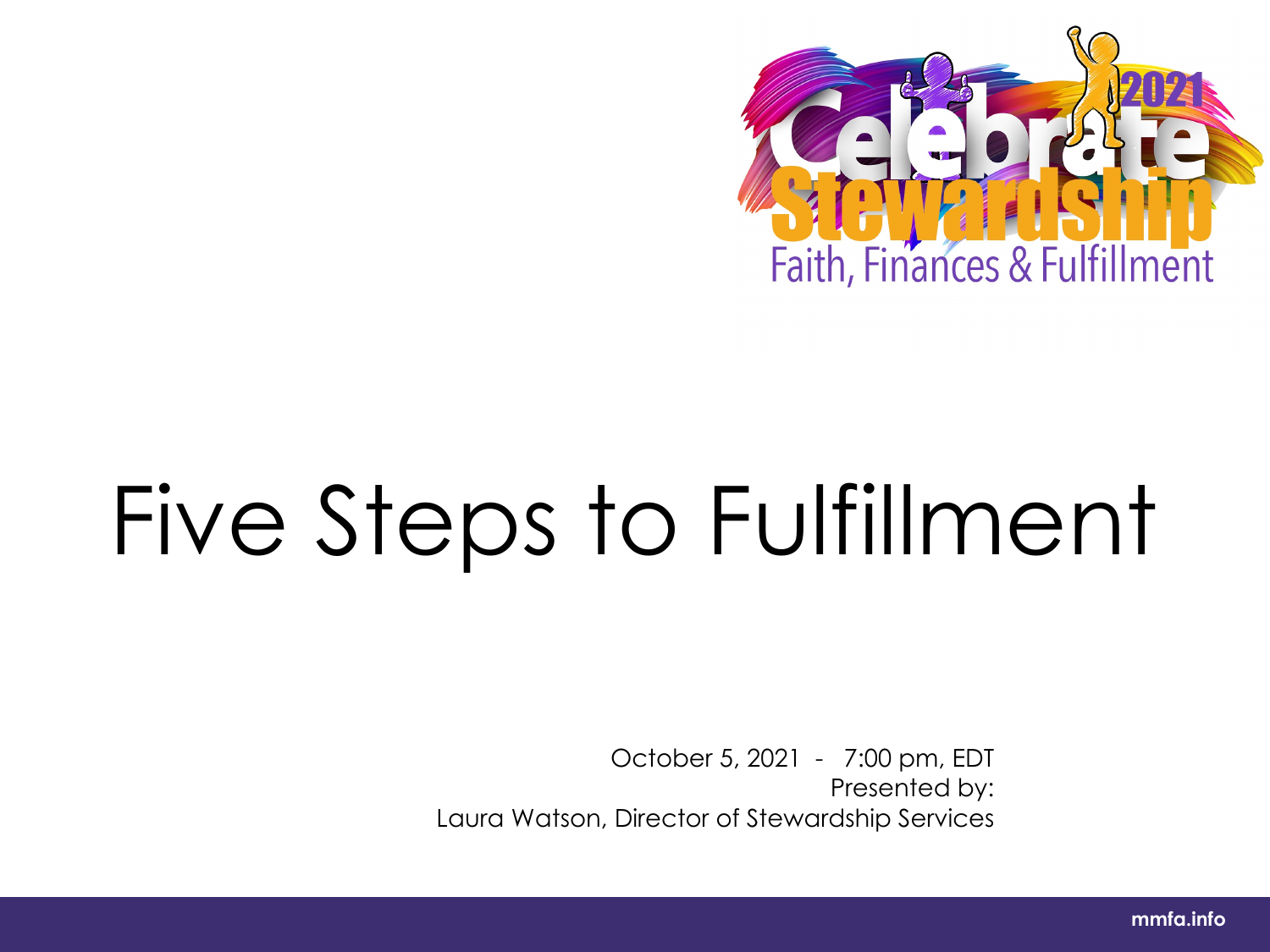

# **ful· fill· ment** /fo ͝olˈfilmənt/

- 1. The achievement of something desired, promised, or predicted
- 2. The meeting of a requirement or condition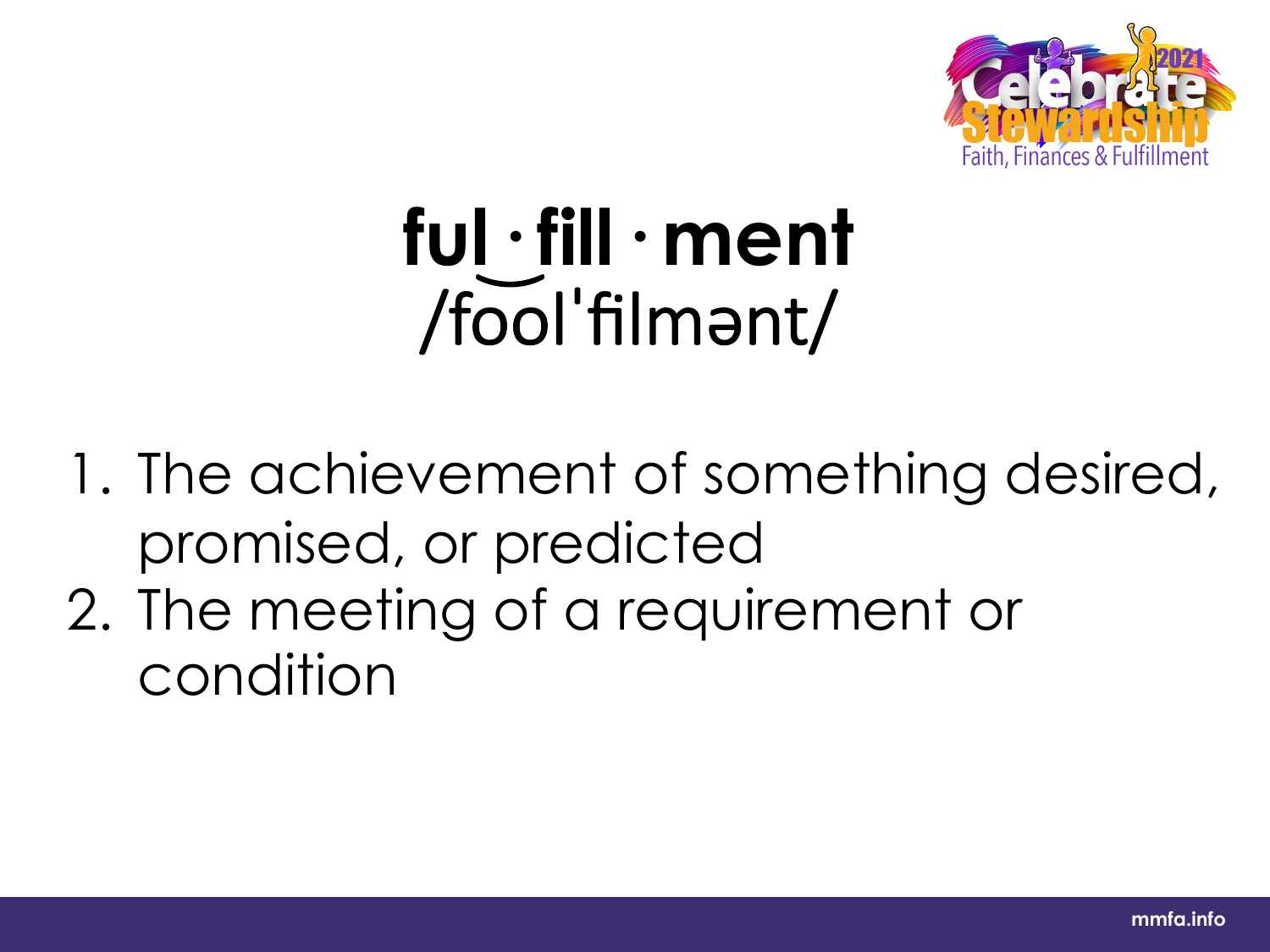

# **fulfillment**

And we know that all things work together for good to those who love God, to those who are called according to His purpose. Romans 8:28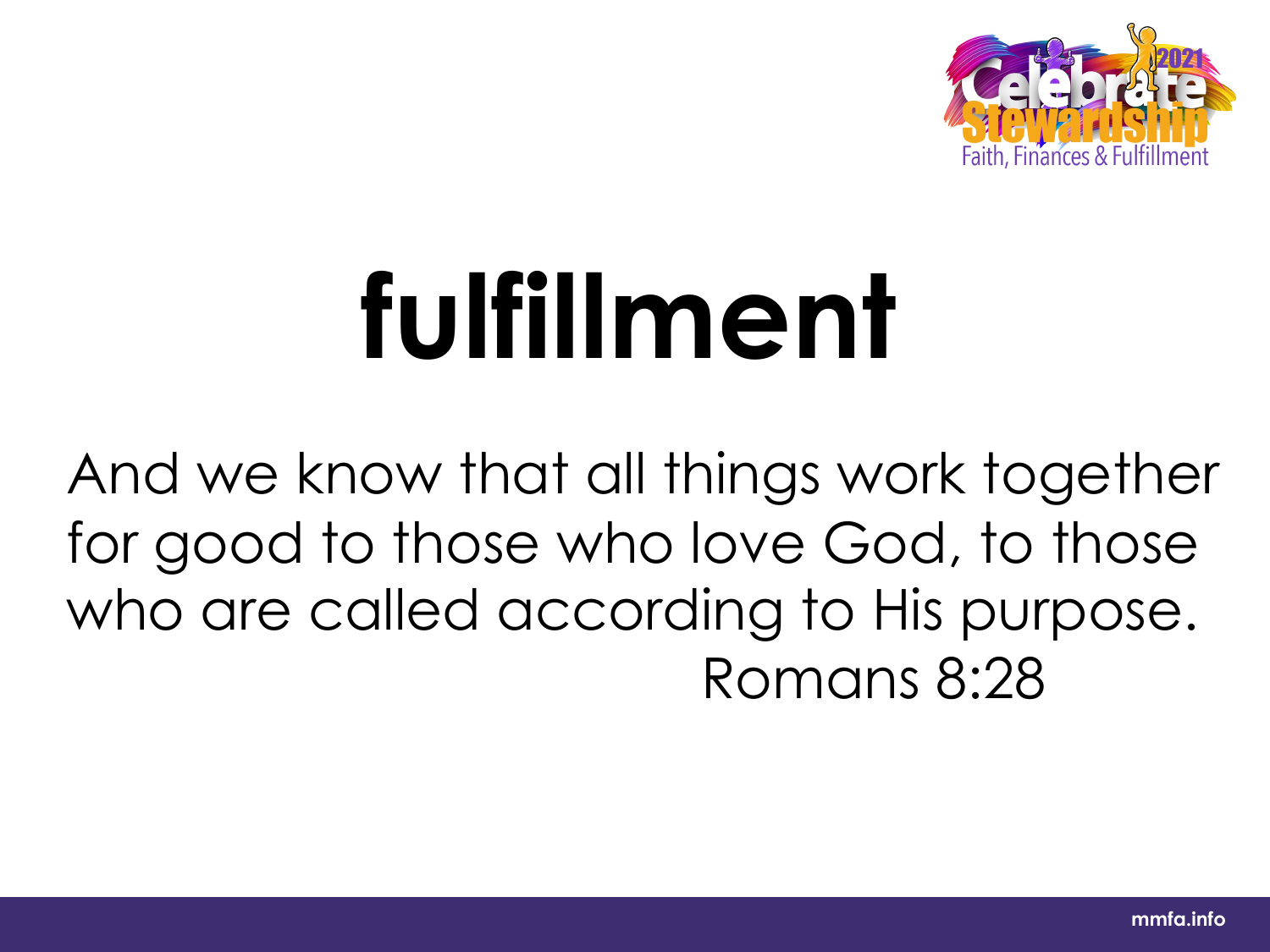

# Tonight's Agenda:

- 1. 5 congregational realities
- 2. Overcoming stewardship obstacles
- 3. Questions and answers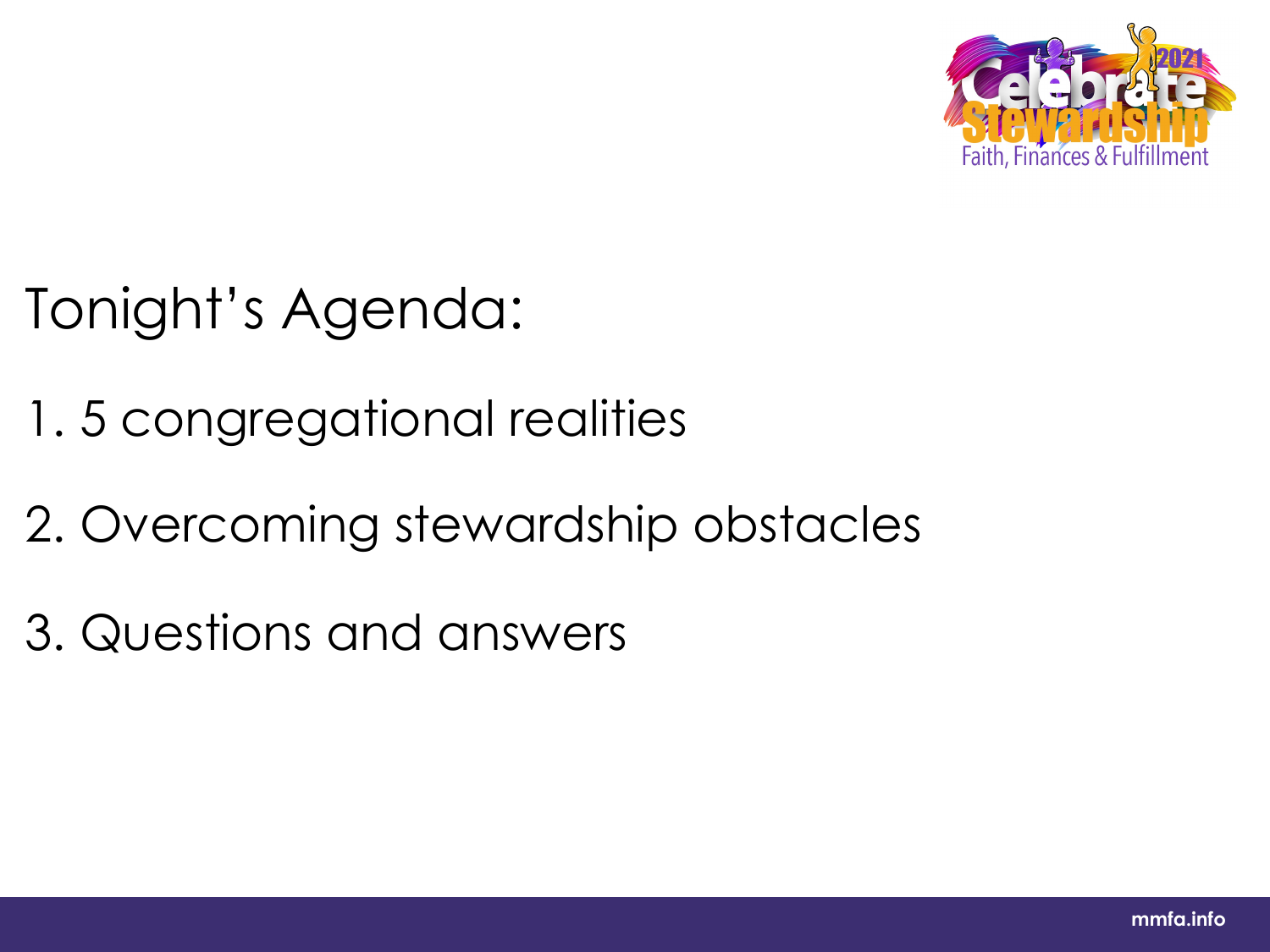

# Reality 1: We continue to live in extraordinary times.

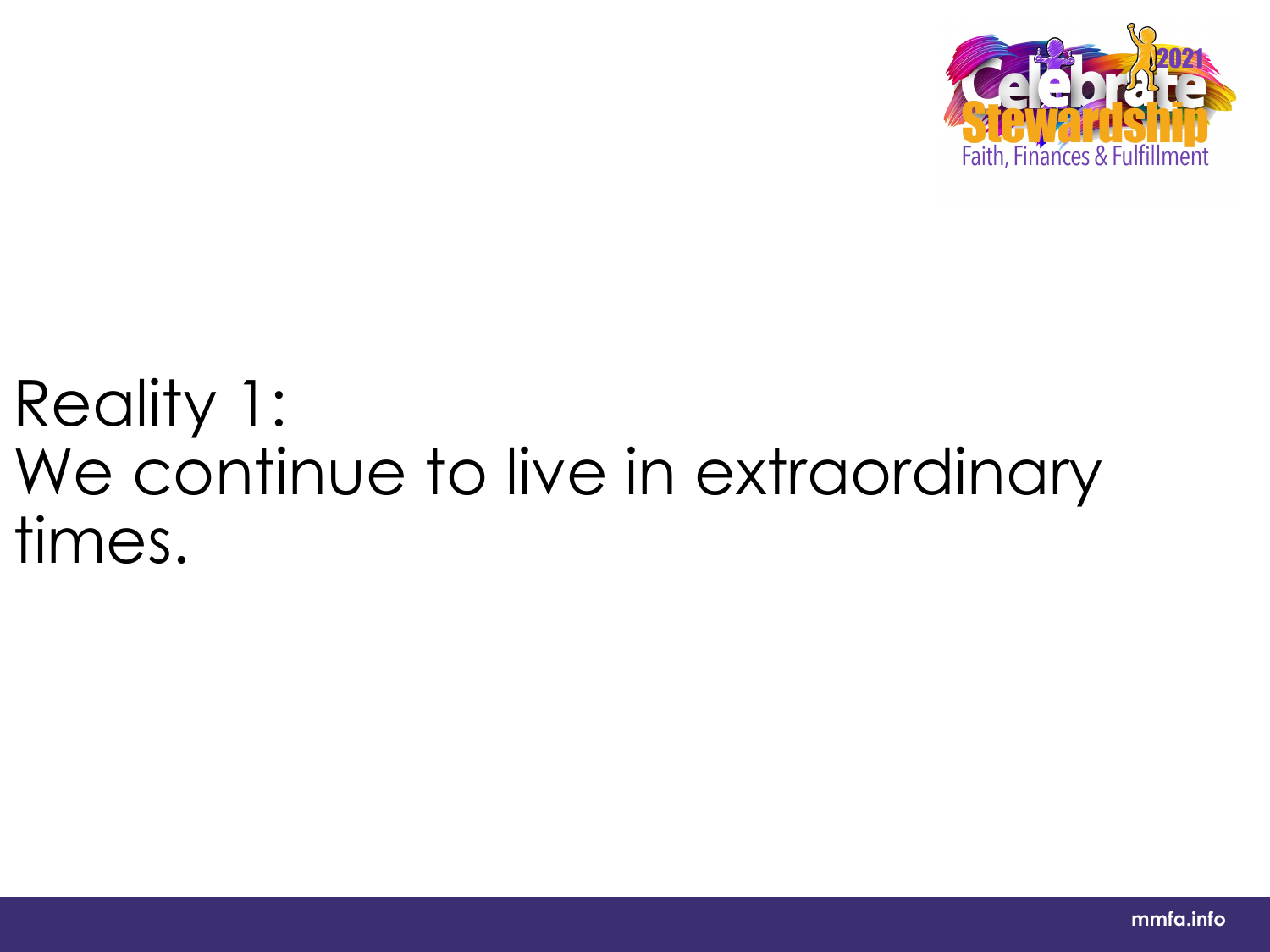

# Reality 2: Stewardship has a bad rap.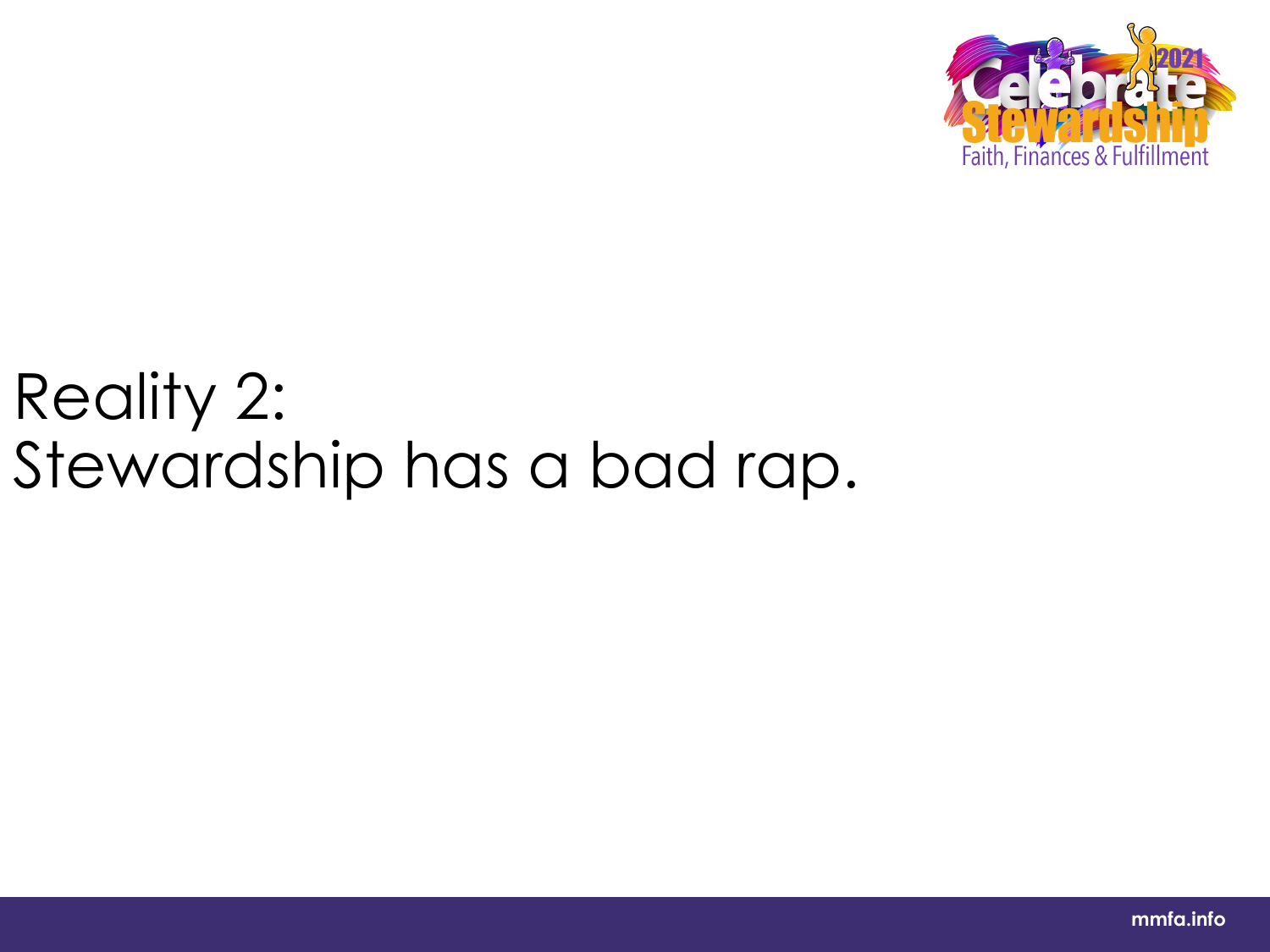

# Reality 3: We love our traditions.

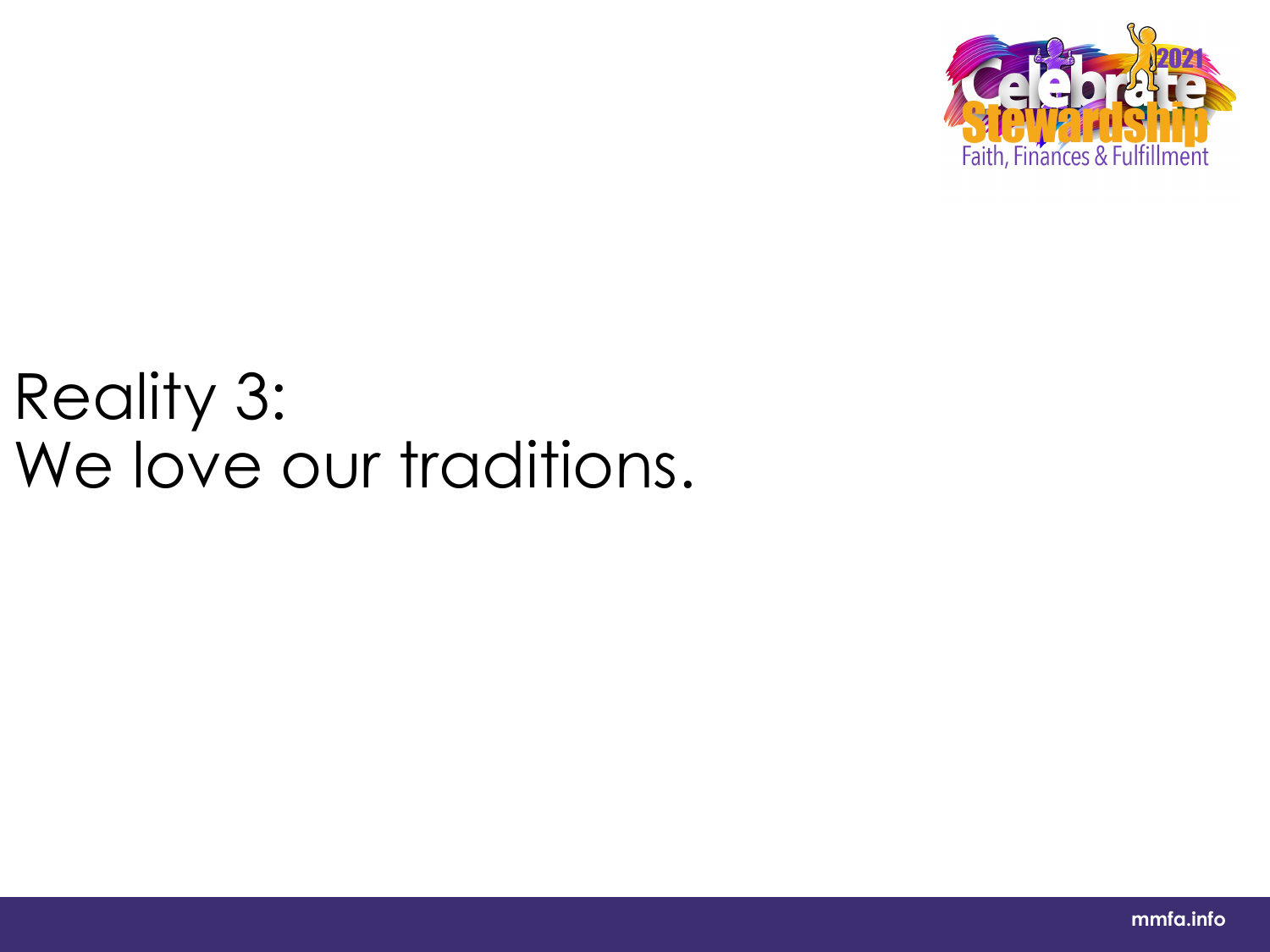

# Reality 4: Stewardship is countercultural.

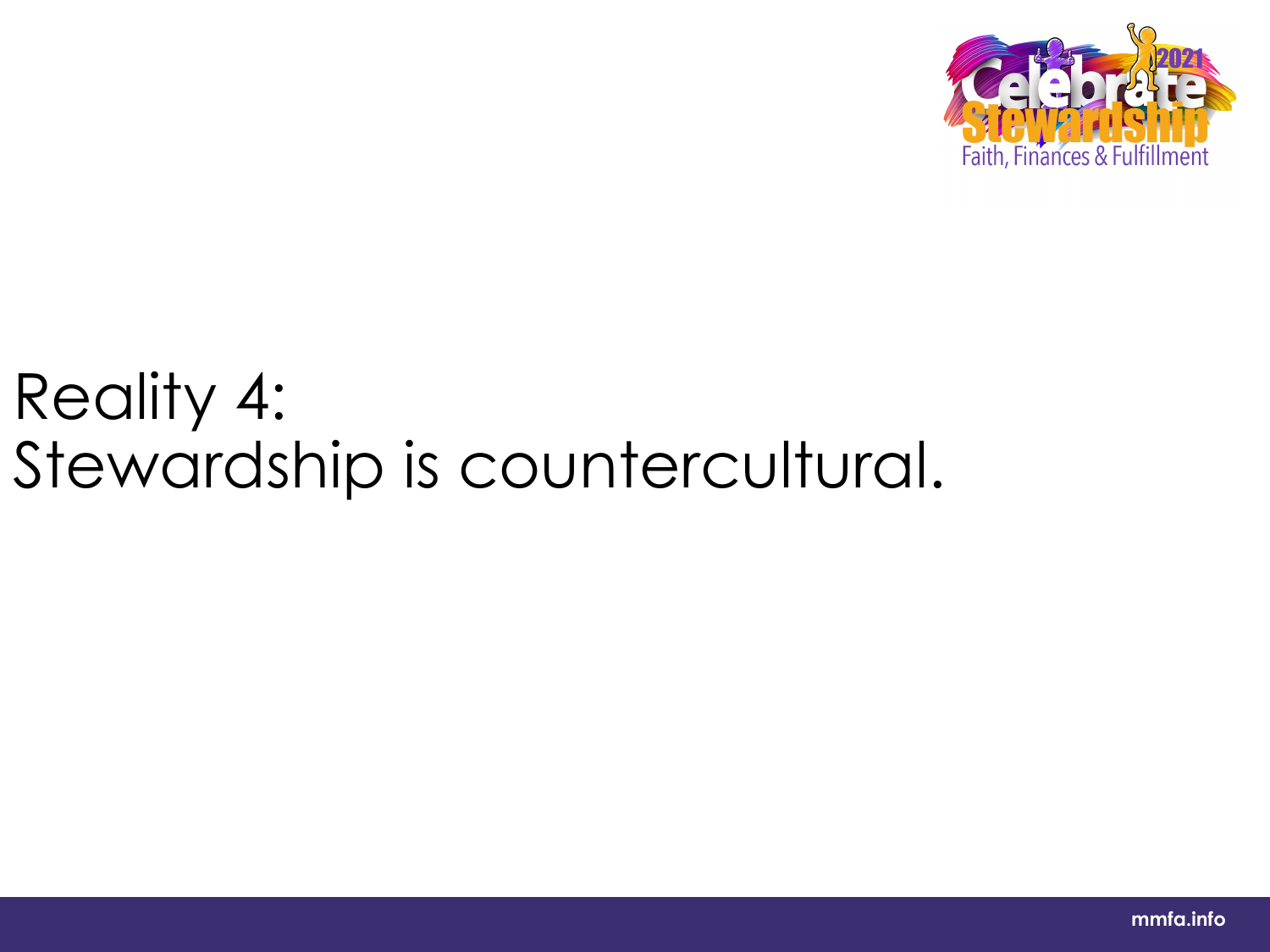

# Reality 5: Money talk is taboo.

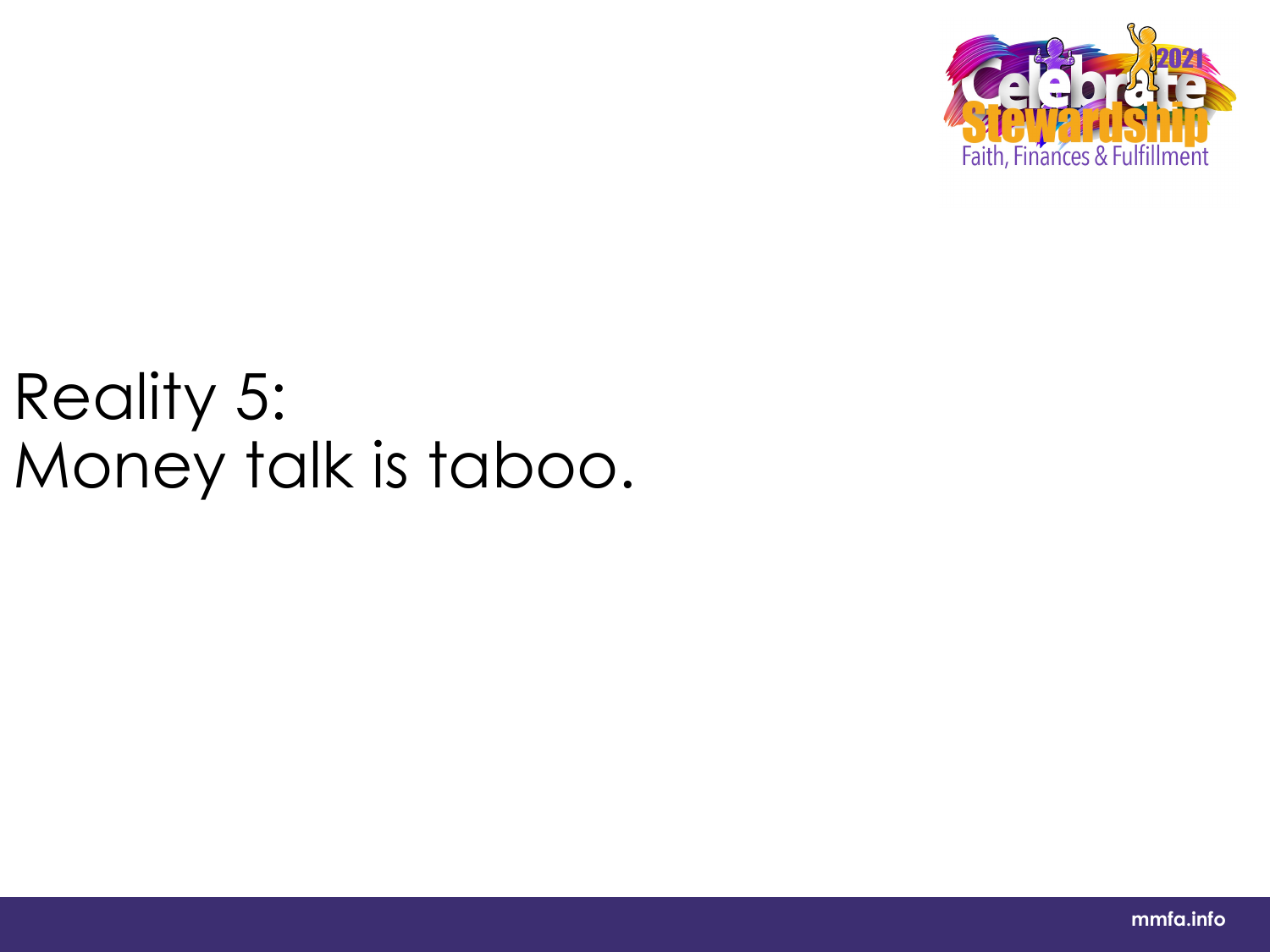

# So What's a Church to Do?

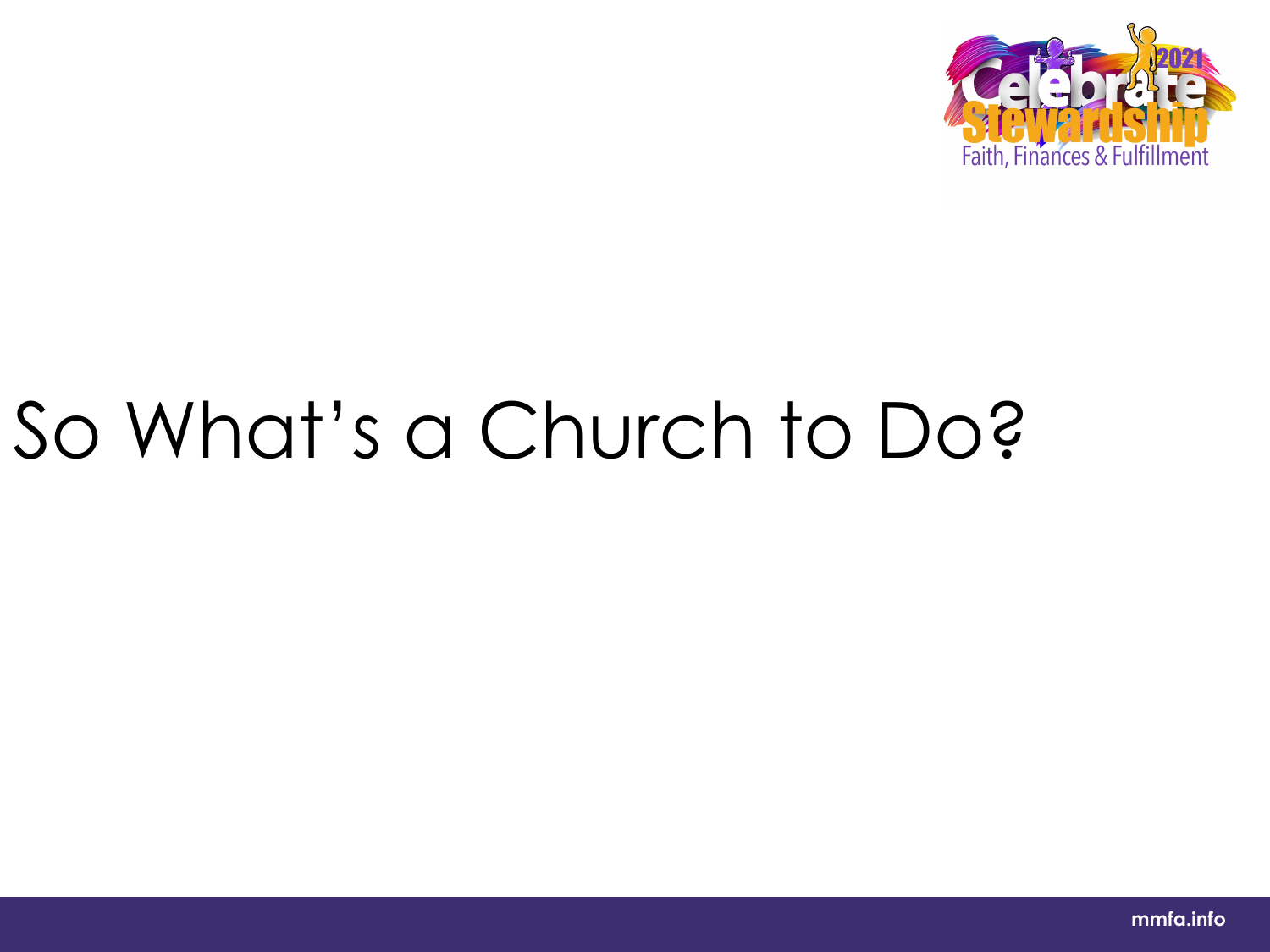# Step 1: Steward relationships



1. 1 Peter 4:10

2. "How are you?"

3. Look at how Jesus did it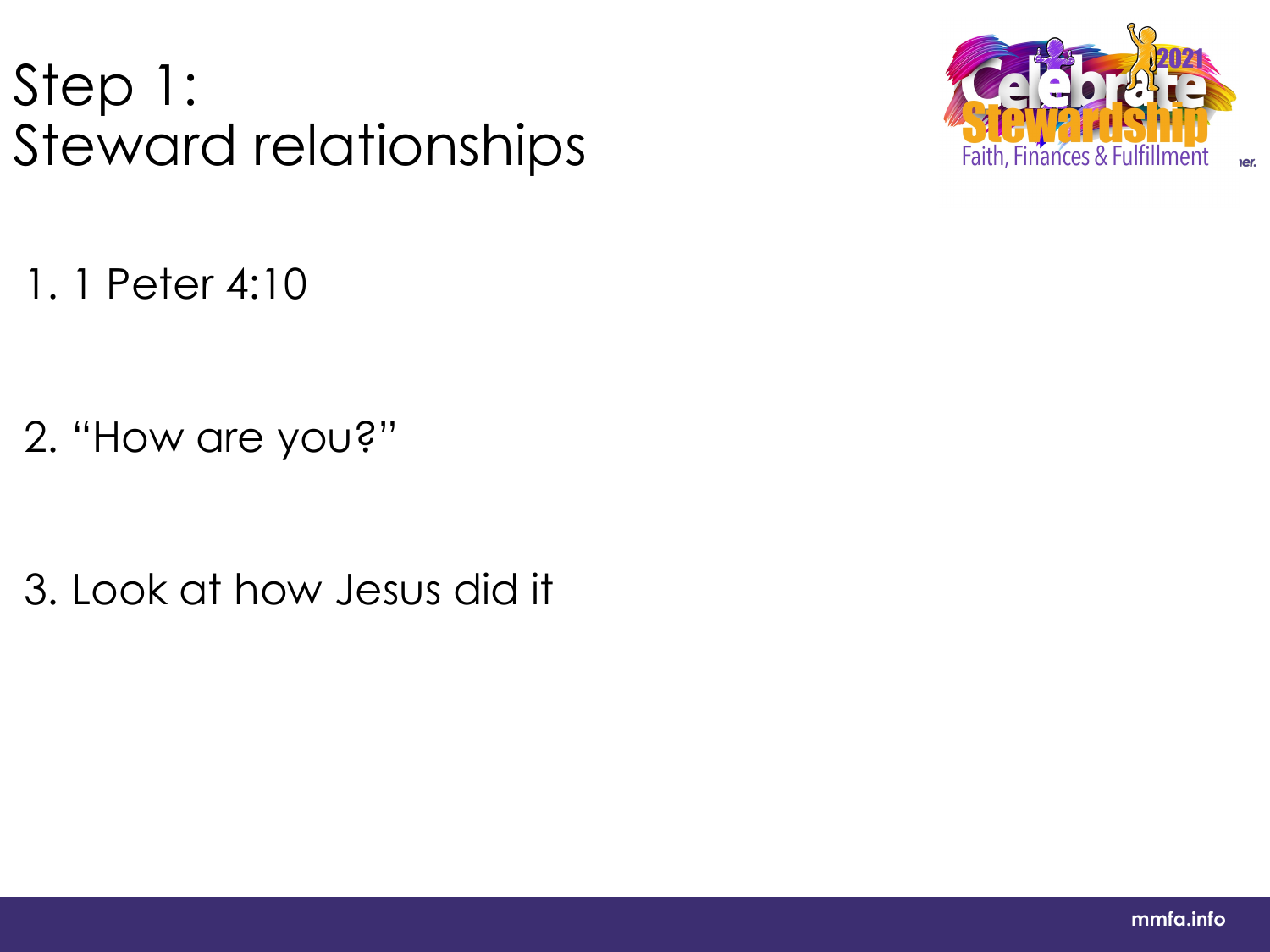### Step 2: Redefine stewardship



# **Give Like God Gives** God is with the Poor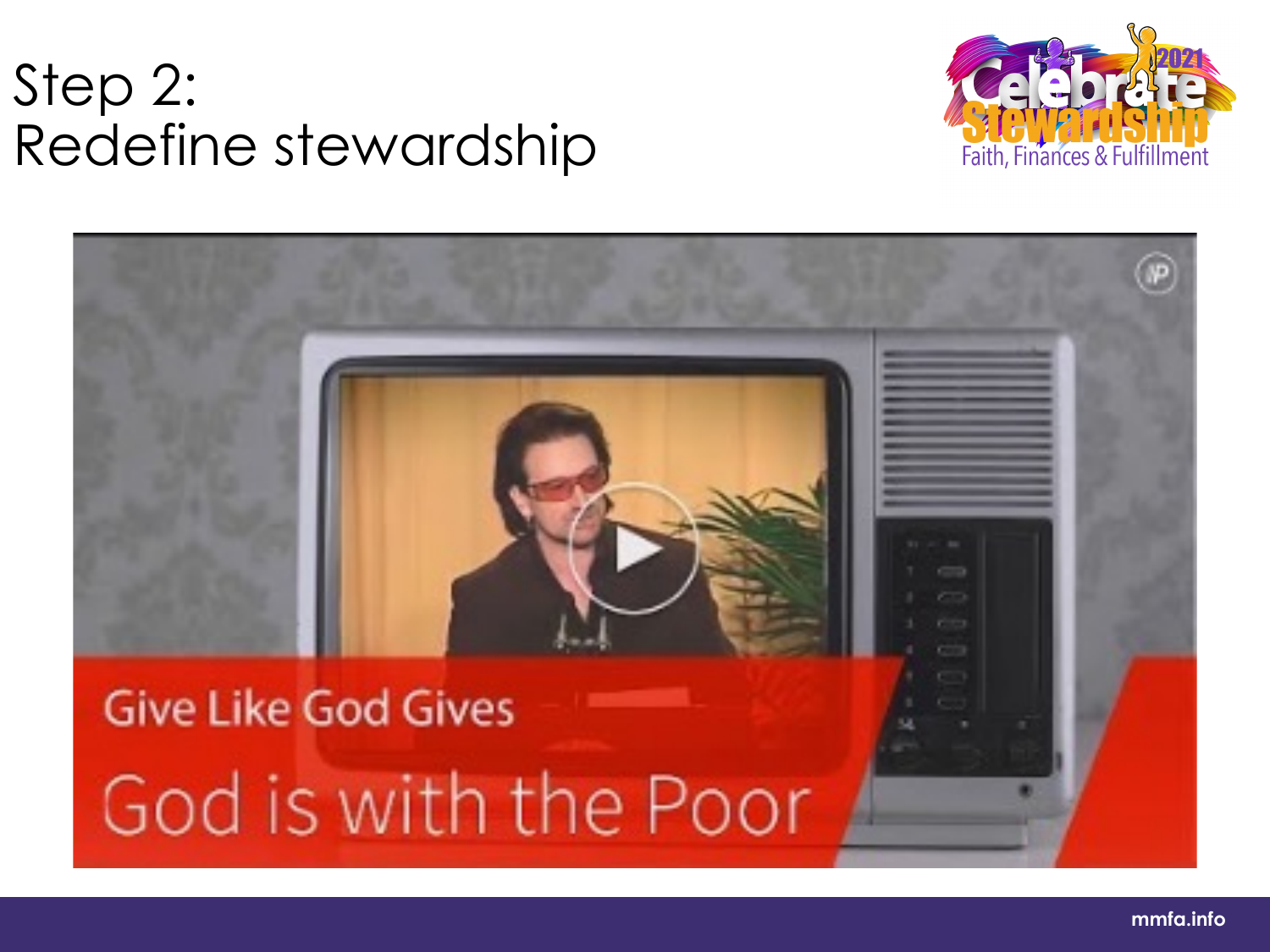# Step 3: Try one new thing





**mmfa.info**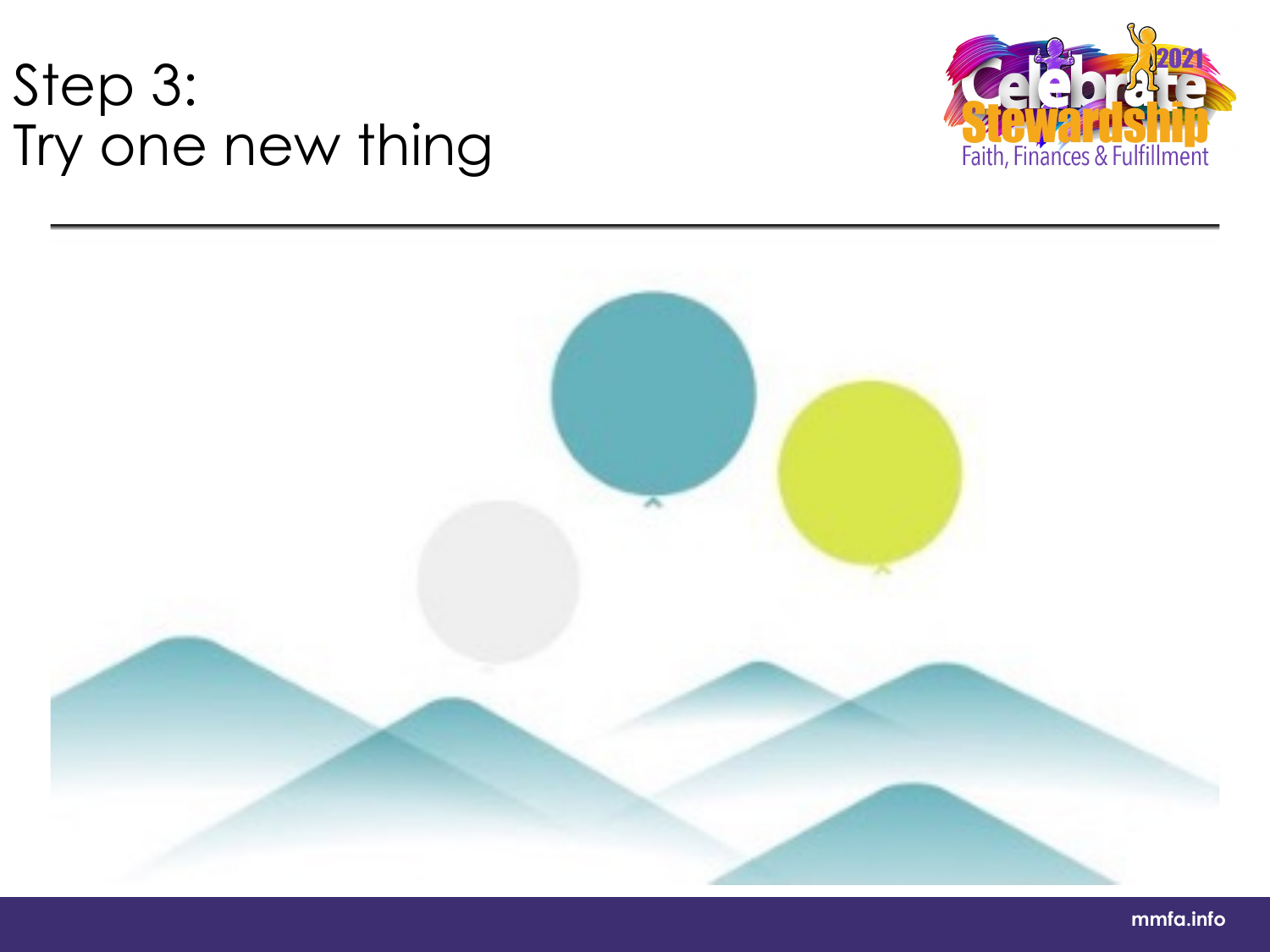# Step 3: Try one new thing



### 1. Faith-based financial management course

2. Survey the congregation

3. Check your hybrid hat

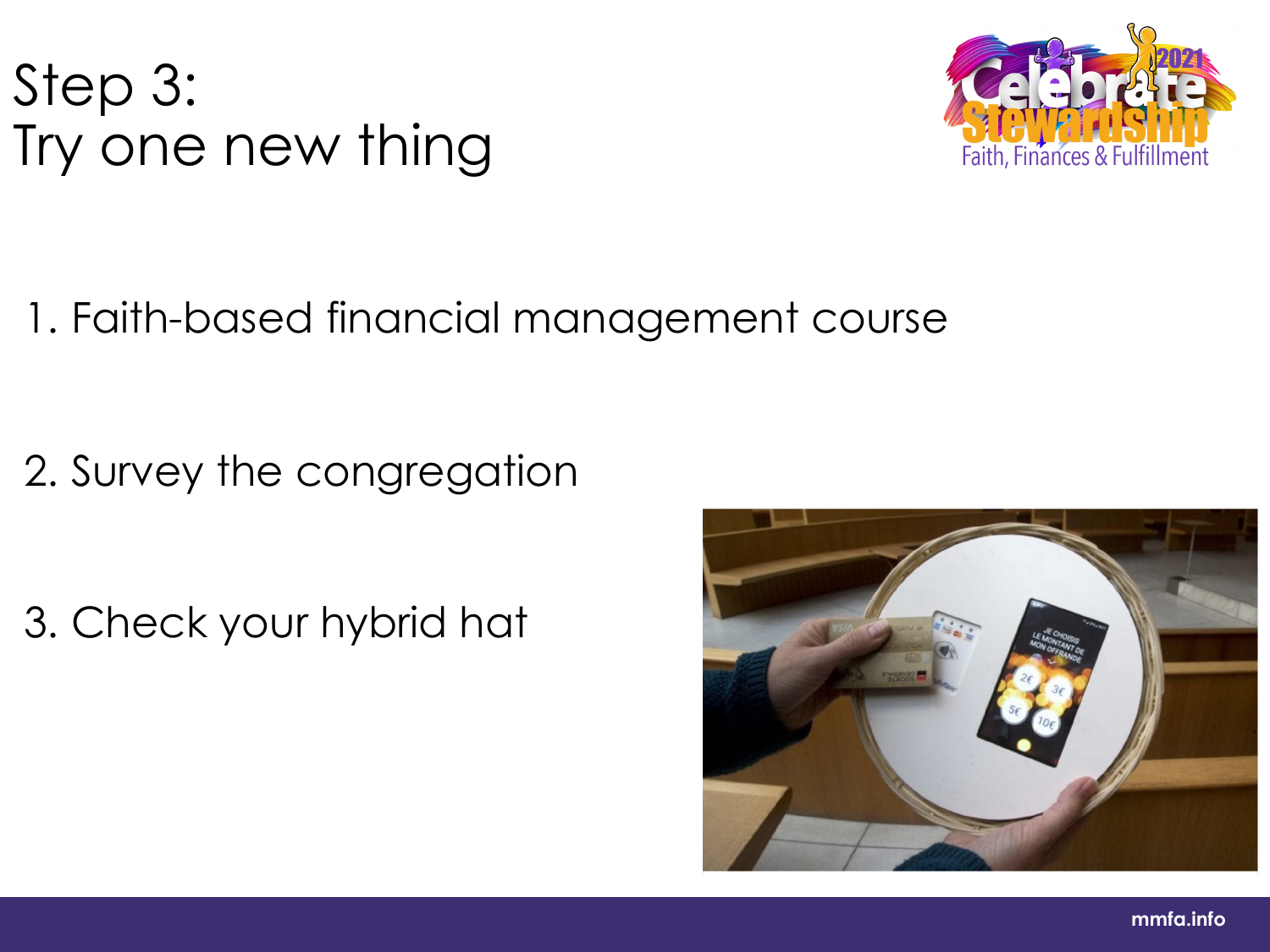### Step 4: Embrace stewardship



1. Seasons of stewardship: discernment, direction, development, dedication

2. Talk about money

3. Tell stories

4. In the image of God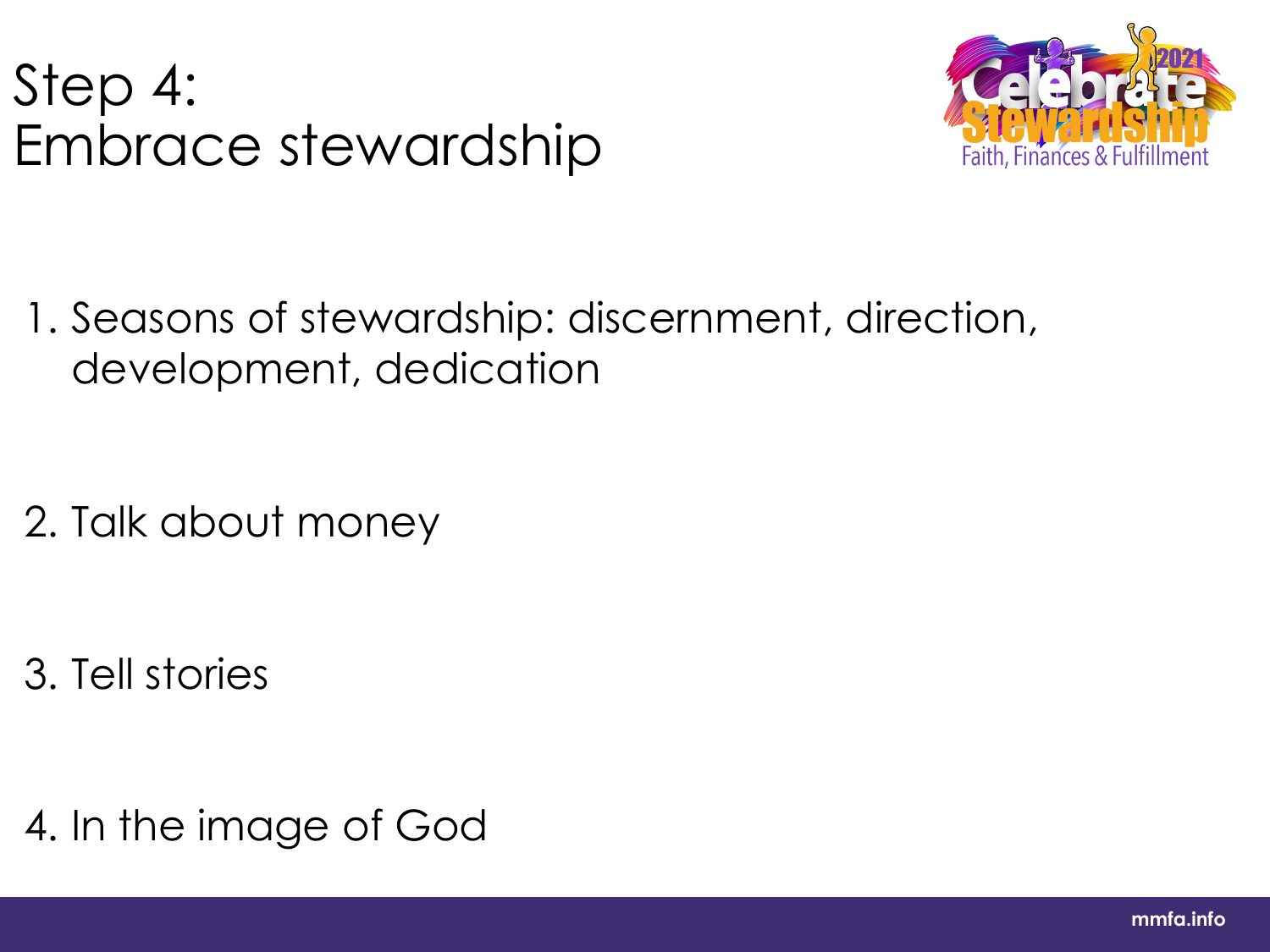# Step 5: Let MMFA help!



Our stewardship development services are free-of-charge.

We can help with year-round stewardship, gift planning programs, and more.

Our website is available 24/7.

Our staff is available to facilitate stewardship conversations, lead bible studies, bring a stewardship message during worship, create content, and much more.

Did we mention it's free?!?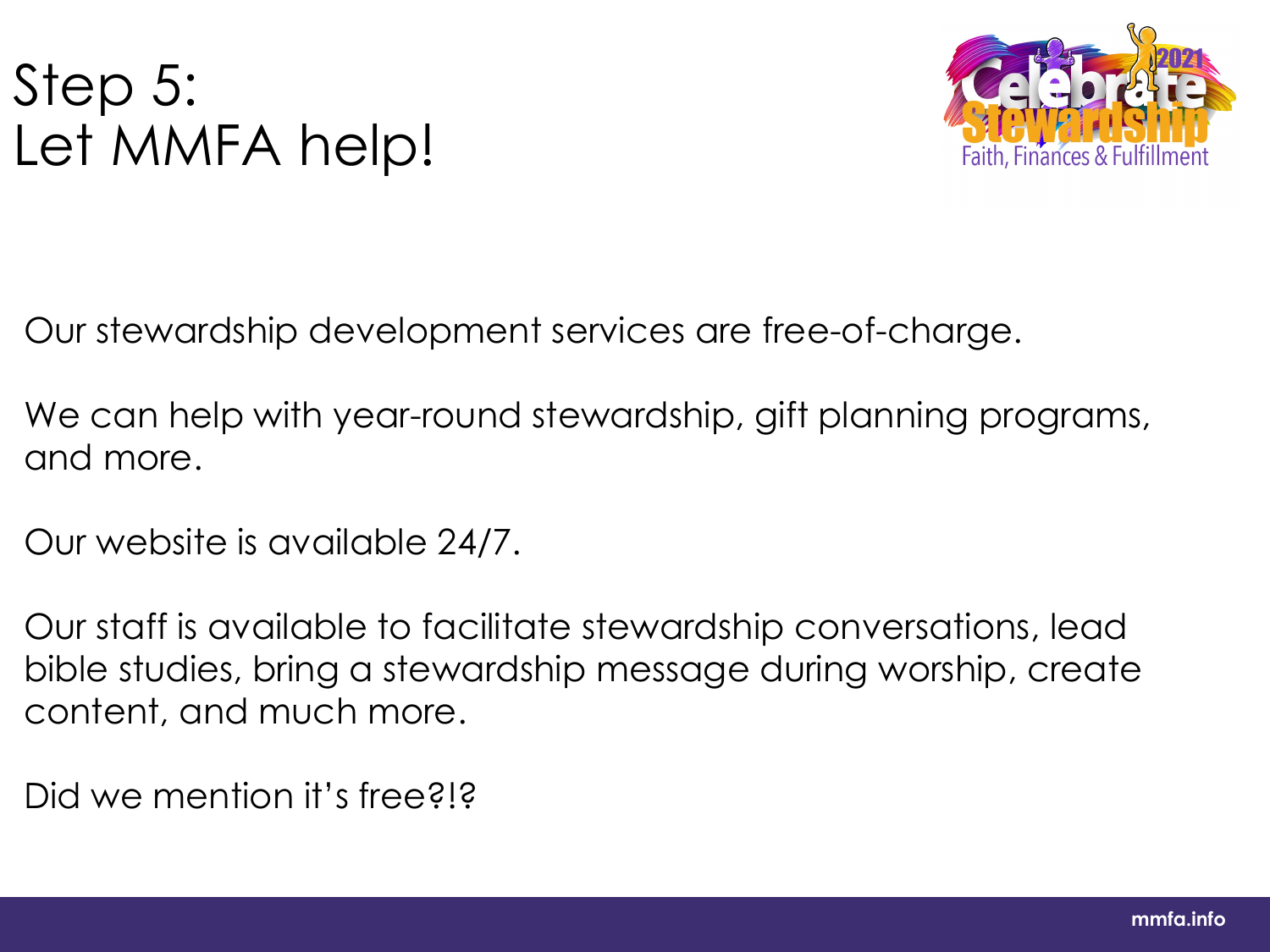

Next steps:

- 1. Name the realities in your congregation.\*
- 2. Identify the obstacles to stewardship.\*
- 3. Schedule a time to talk with Laura.

4. Visit MMFA's website (www.mmfa.info) for stewardship resources, stories, and much more

\*MMFA can help with this.